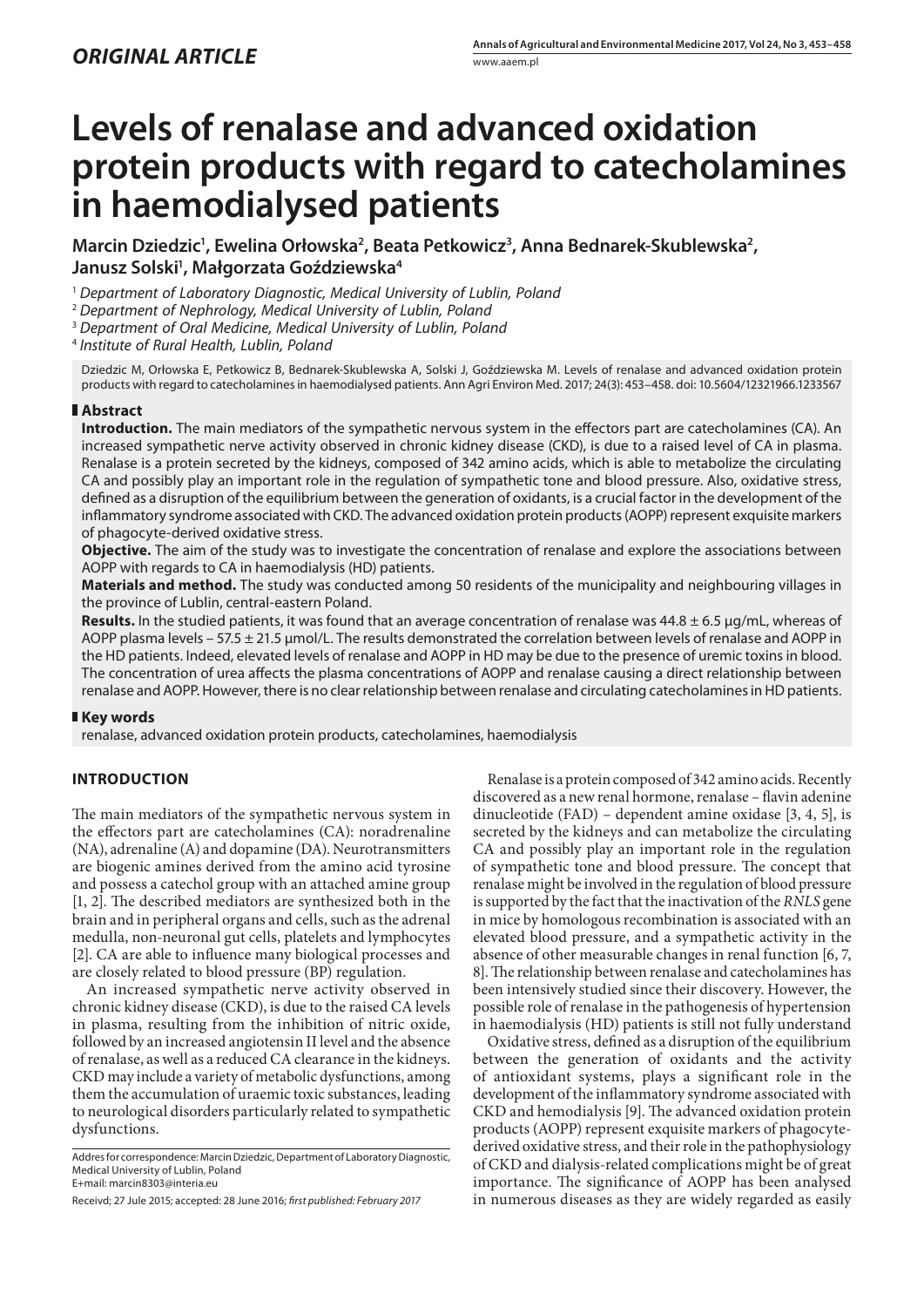measurable markers of oxidative stress. Moreover, the AOPP accumulation is an independent risk factor for cardiovascular events (CVDs) in CKD. Only in HD patients, the AOPP levels exhibit an association with ischaemic heart disease. Thus, there is a need for simple and cheap biomarkers to assess the oxidative stress levels in these patients. Furthermore, the mechanism of accumulation of AOPP, which is affected by the dialysis modality, remains unclear.

It is worth pointing out that patients with advanced chronic kidney disease under hemodialysis treatment have a high prevalence of protein-energy malnutrition and inflammation. As these three conditions often occur concomitantly in HD patients, they have been referred together as 'Malnutrition-Inflammation-Atherosclerosis' (MIA) syndrome to emphasize its important association with atherosclerotic cardiovascular disease. Possible causes of MIA syndrome include comorbid illnesses, oxidative and carbonyl stress, nutrient loss through dialysis, anorexia and low nutrient intake, uremic toxins, decreased clearance of inflammatory cytokines, volume overload, and dialysisrelated factors. MIA syndrome is believed to be the main cause of erythropoietin hyporesponsiveness, high rate of cardiovascular atherosclerotic disease, decreased quality of life, and increased mortality and hospitalization in dialysis patients. Regarding atherosclerosis, the kidney can be victim or villain. On the one hand, both kidney disease *per se* and renal insufficiency can induce vascular damage, thereby increasing cardiovascular risk. Moreover, the kidney can be the victim of atherosclerosis. Ischemic nephropathy, caused by atherosclerotic renal artery disease and atheroembolism from the abdominal aorta, are two examples. Finally, it is important to consider that the kidney, being an organ with a wide vasculature, could be a sophisticated sensor of subclinical cardiovascular damage.

Therefore, there are many mechanisms underpinning the increased cardiovascular disorders. Recent studies have explored association between variants in the renalase gene and an increased risk of cardiovascular disorders [10]. Renalase gene *RNLS* resides on chromosome 10 (10q23.31). Stec et al. [11] investigate the association between rs10887800 and rs2576178 renalase gene polymorphisms and risk of coronary artery disease (CAD) in HD patients. The authors [11] observed that rs10887800 renalase gene polymorphism significantly increased the risk of CAD in HD. Moreover, the rs10887800 polymorphism affected the CAD risk independently of age, gender and other CAD risk factors, including smoking, BMI, hyperlipidemia, arterial hypertension and diabetes mellitus. Besides, Buraczyńska et al. [10] demonstrate that renalase gene polymorphism rs2296545 is associated with hypertension in type 2 diabetes patients. Also, authors reported a strong association of the rs10887800 polymorphism with stroke in diabetes patients with hypertension, and also in stroke patients without diabetes.

The aim of the study was to investigate the renalase concentration and explore the associations between AOPP with regards to CA in haemodialysis patients. The effects of hemodialysis sessions on CA levels were also assessed.

#### **MATERIALS AND METHODS**

The study was conducted among residents of the municipality and neighbouring villages in the province of Lublin, centraleastern Poland. Fifty subjects (25 males and 25 females) on haemodialysis, aged  $68.5 \pm 16.1$  years, median time on HD: 45.5 months, were investigated.

The study protocol was approved by the local Ethics Committee at the Medical University in Lublin. All patients qualified to participate in the study were informed about the aim and were asked to sign a written consent.

All patients underwent a clinical examination in the Department of Nephrology of the Medical University in Lublin. All observed subjects underwent HD 3 times a week. Each procedure lasted from 3.5–4.5 hours. Lowflux dialyzers were used; bicarbonate dialysate contained a calcium concentration of 1.5 mmol/ml. A dialyzer blood flow rate ranged between 230–400 ml/min, while the dialysate flow rate was 500 ml/min.

Blood samples were obtained from the venous part of the vascular access prior to HD. Standard phlebotomy techniques were used to obtain the samples. The blood samples were later stored in chilled tubes (EDTA) at 4 °C. Plasma was then separated and stored at  $-80^{\circ}$ C until analysis. The concentration of AOPP and renalase were measured prior to HD from the plasma. Similarly, the haematological testing was carried out using the collected blood. Also, several scores and parameters were calculated for each patient, such as comorbidity score (CS) according to the scale published by Charlson et al. [12]. HD adequacy was expressed by Kt/V parameter [13], normalized protein catabolic rate [14], body mass index (BMI), and mean arterial pressure (MAP). MAP was calculated on the basis of blood pressure measurement taken prior to HD in a horizontal position. The following formula was used: MAP = diastolic pressure + 1⁄3 (systolic pressure-diastolic pressure). The well-controlled blood pressure was assessed according to KDIGO guidelines as lower then 140/90 mmHg in HD patients before haemodialysis session, and lower than 130/80 mmHg after the session [15]. The following biochemical parameters were measured using an enzyme-linked immunosorbent assay (ELISA): AOPP (R&D Systems Inc.) and renalase (USCN Life Science, Inc.) assays (sensitivity; the minimum detectable dose less than 0.57 ng/mL). The analysis of CA levels in biological fluids has necessitated the use of highly sensitive analytical techniques. Therefore, the extraction of catecholamines from plasma was carried out with a ChromSystems Reagent kit for HPLC analysis. Plasma concentration of catecholamines was measured prior to and following haemodialysis by the method of high performance liquid chromatography with electrochemical detection (HPLC-ED), limit of quantification: NA 15 ng/L, A 15 ng/L, DA 30 ng/L.

**Statistical analysis.** All values were expressed as mean and standard deviations. Distributions of the analyzed variables were tested using the Shapiro-Wilk test. For normally distributed variables, comparison of the obtained results was analyzed by the Student t-test. For variables that did not demonstrate any compliance with the normal distribution, the non-parametric U Mann-Whitney test was applied. Statistical relationship between the 2 variables was investigated using Spearman`s test for correlation. In all tests, p-value <0.05 was considered as statistically significant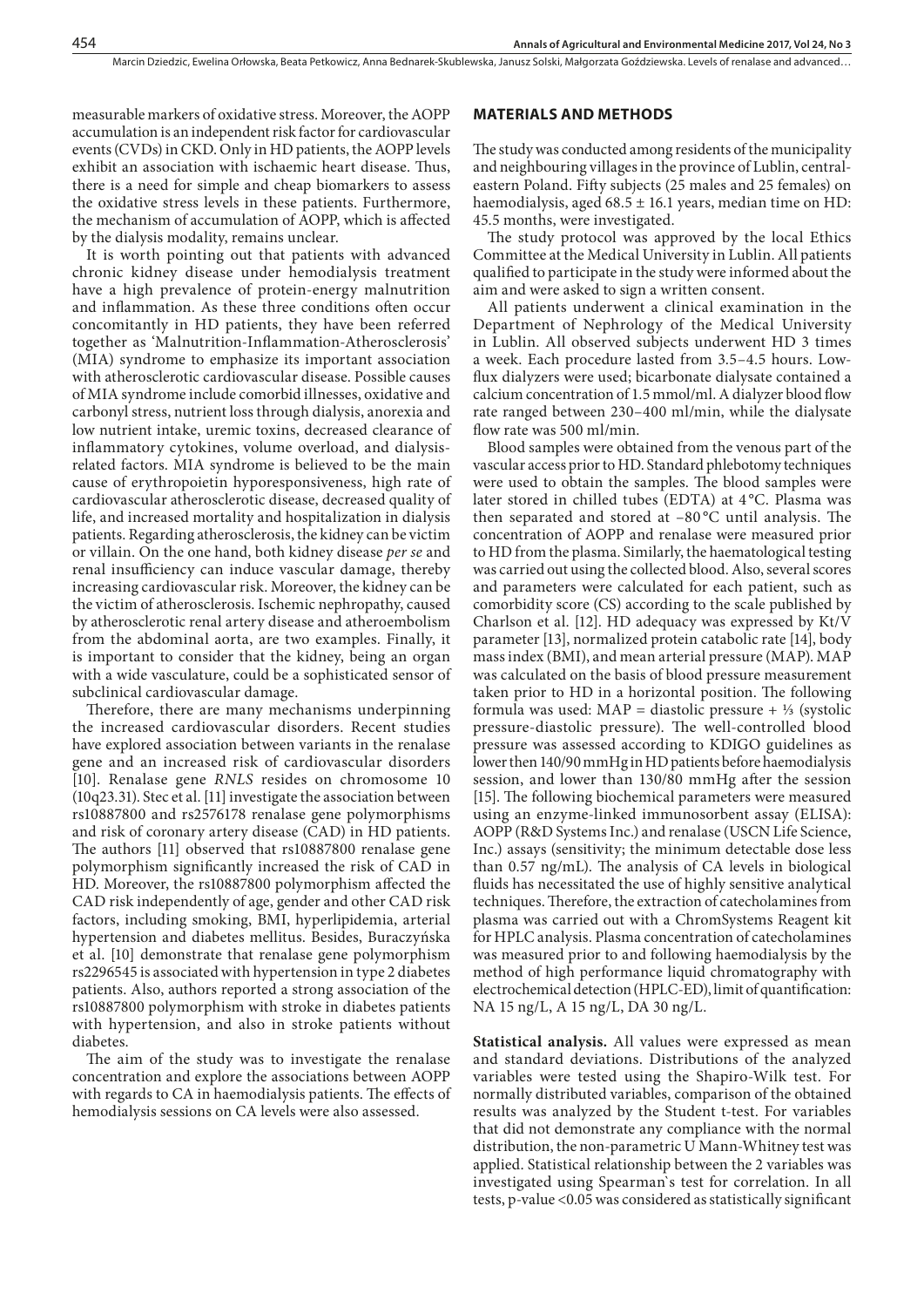Marcin Dziedzic, Ewelina Orłowska, Beata Petkowicz, Anna Bednarek-Skublewska, Janusz Solski, Małgorzata Goździewska . Levels of renalase and advanced…

for differences or correlations. All statistical analyses were conducted using Statistica 10.0 software.

#### **RESULTS**

The main demographic and clinical characteristics of the patients included in the study are listed in the Table 1. As a result of the conducted study, it was found that the concentration of renalase was  $44.8 \pm 6.5$  µg/mL, whereas the plasma levels of advanced oxidation protein products were  $57.5 \pm 21.5 \mu$ mol/L. After taking into consideration the patients gender, no significant differences were found in the plasma concentration of renalase or AOPP (p>0.05). CA concentration before and after HD treatment are presented in Table 1. The results indicated that NA before HD (633.4  $\pm$  333.0 pg/mL) in plasma had a significantly lower concentration after haemodialysis treatment (451.0 ± 249.8 at p<0,001). Univariate correlations of circulating renalase and AOPP concentrations are presented in Tables 2 and 3. According to the correlation analysis, plasma levels of renalase were directly proportional to the concentration of

**Table 1.** Demographic and biochemical characteristics of patients on long-term dialysis

|                                  | Whole                                                          | Males                                           | Females                                         |
|----------------------------------|----------------------------------------------------------------|-------------------------------------------------|-------------------------------------------------|
| Parameter                        | study group<br>Mean $\pm$<br>Standard<br>deviation<br>$N = 50$ | Mean $\pm$<br>Standard<br>deviation<br>$N = 25$ | Mean $\pm$<br>Standard<br>deviation<br>$N = 25$ |
| Age [years]                      | $68.6 \pm 16.2$                                                | $73.1 \pm 12.8$ *                               | $63.8 \pm 18.1$                                 |
| Time on HD [months]              | $48.0 \pm 34.6$                                                | $45.72 \pm 36.7$                                | $50.4 \pm 32.9$                                 |
| BMI [kg/m <sup>2</sup> ]         | $26.7 \pm 6.6$                                                 | $25.4 \pm 3.7$                                  | $28.0 \pm 8.5$                                  |
| Kt/V                             | $1.6 \pm 0.2$                                                  | $1.5 \pm 0.2$ *                                 | $1.6 \pm 0.3$                                   |
| Haemoglobin [g/dL]               | $10.4 \pm 1.1$                                                 | $10.6 \pm 1.0$                                  | $10.3 \pm 1.2$                                  |
| Ferritin [ng/mL]                 | $258.4 \pm 177.8$                                              | $224.8 \pm 156.5$                               | $281.5 \pm 192.6$                               |
| EPO dose [U/kg]                  | $66.9 \pm 37.3$                                                | $62.4 \pm 38.6$                                 | $71.0 \pm 36.5$                                 |
| CRP [µg/mL]                      | $6.9 \pm 4.7$                                                  | $8.72 \pm 4.4*$                                 | $5.3 \pm 4.5$                                   |
| Total Calcium [mmol/L]           | $2.2 \pm 0.2$                                                  | $2.1 \pm 0.1$                                   | $2.2 \pm 0.2$                                   |
| Phosphorus [mg/dL]               | $1.6 \pm 0.4$                                                  | $1.5 \pm 0.4$                                   | $1.7 \pm 0.5$                                   |
| PTH [pg/mL]                      | $632.9 \pm 510.3$                                              | $478.9 \pm 208.5$                               | $738.8 \pm 627.0$                               |
| Urea [mg/dL] Before HD           | $110.2 \pm 25.5$                                               | $113.2 \pm 23.2$                                | $107.1 \pm 27.8$                                |
| Urea [mg/dL] After HD            | $29.6 \pm 8.4$                                                 | $31.8 \pm 7.0$                                  | $27.3 \pm 9.3$                                  |
| <b>Comorbidity Score</b>         | $7.0 \pm 2.9$                                                  | $7.4 \pm 2.5$                                   | $6.5 \pm 3.2$                                   |
| Renalase [µg/mL]                 | $44.8 \pm 6.5$                                                 | $43.5 \pm 7.2$                                  | $46.2 \pm 5.5$                                  |
| Noradrenaline [pg/mL] Before HD  | 633.4 $\pm$<br>333.0 +                                         | 708.8 $\pm$<br>326.1 *                          | $551.5 \pm 327.7$                               |
| Adrenaline [pg/mL] Before HD     | $71.5 \pm 63.9$ †                                              | $66.1 \pm 52.3$                                 | $77.4 \pm 75.3$                                 |
| Dopamine [pg/mL] Before HD       | $13.7 \pm 7.9$                                                 | $14.1 \pm 8.9$                                  | $13.3 \pm 7.0$                                  |
| Noradrenaline [pg/mL] After HD   | $451.0 \pm 249.8$                                              | $485.9 \pm 266.6$                               | $416.2 \pm 232.0$                               |
| Adrenaline [pg/mL] After HD      | $49.6 \pm 32.0$                                                | $53.5 \pm 35.2$                                 | $45.7 \pm 28.7$                                 |
| Dopamine [pg/mL] After HD        | $7.2 \pm 4.8$                                                  | $8.1 \pm 6.0$                                   | $6.3 \pm 3.0$                                   |
| AOPP [µmol/L]                    | $57.5 \pm 21.5$                                                | $54.5 \pm 23.4$                                 | $60.6 \pm 19.4$                                 |
| Diastolic blood pressure [mm/Hg] | $70.9 \pm 13.0$                                                | $73.4 \pm 12.8$                                 | $68.3 \pm 13.1$                                 |
| Systolic blood pressure [mm/Hq]  | $125.6 \pm 41.8$                                               | $129.4 \pm 54.2$                                | $121.6 \pm 23.6$                                |
| MAP [mmHq]                       | $86.9 \pm 12.7$                                                | $87.7 \pm 11.7$                                 | $86.0 \pm 13.9$                                 |

† p<0.001 – Compared ´Before HD´ vs. ´After HD´

p<0.05 – Compared males vs. females

**Table 3.** Correlations between advanced oxidation protein products and analyzed parameters

| Parameter                        | Whole<br>study group | Males       | Females    |
|----------------------------------|----------------------|-------------|------------|
|                                  | Spearman R           | Spearman R  | Spearman R |
| Age [years]                      | $-0.08$              | 0.08        | $-0.15$    |
| Time on HD [months]              | 0.1                  | $-0.06$     | 0.18       |
| Haemoglobin [g/dL]               | $-0.14$              | $-0.1$      | $-0.17$    |
| Ferritin [nq/mL]                 | $-0.17$              | 0.06        | $-0.32$    |
| CRP [µg/mL]                      | $-0.01$              | $-0.48$ *** | $0.41***$  |
| Total Calcium [mmol/L]           | $-0.11$              | $-0.1$      | $-0.09$    |
| Phosphorus [mg/dL]               | $0.5*$               | $0.5*$      | $0.45**$   |
| PTH [pg/mL]                      | 0.09                 | $-0.10$     | 0.16       |
| Urea [mg/dL] Before HD           | 0.22                 | $0.51**$    | 0.001      |
| Urea [mg/dL] After HD            | 0.24                 | $0.65*$     | 0          |
| Renalase [µg/mL]                 | $0.46*$              | $0.56*$     | 0.35       |
| Noradrenaline [pg/mL] Before HD  | 0.09                 | 0.27        | 0.04       |
| Adrenaline [pg/mL] Before HD     | $-0.18$              | $-0.21$     | $-0.19$    |
| Dopamine [pg/mL] Before HD       | 0.01                 | $-0.08$     | 0.07       |
| Noradrenaline [pg/mL] After HD   | 0.07                 | 0.23        | 0          |
| Adrenaline [pg/mL] After HD      | 0.05                 | $0.45**$    | $-0.30$    |
| Dopamine [pg/mL] After HD        | 0.25                 | 0.27        | 0.29       |
| Diastolic blood pressure [mm/Hq] | $-0.09$              | 0.01        | $-0.13$    |
| Systolic blood pressure [mm/Hq]  | $-0.06$              | 0.02        | $-0.14$    |
| MAP [mmHq]                       | $-0.09$              | 0.001       | $-0.16$    |

\* p<0.001; \*\*p<0.01; \*\*\*p<0.05

| <b>Table 2.</b> Correlations between concentration of renalase ( $\mu q/ml$ ) and |  |
|-----------------------------------------------------------------------------------|--|
| analyzed parameters                                                               |  |

| Parameter                        | Whole study<br>group | Males      | Females    |
|----------------------------------|----------------------|------------|------------|
|                                  | Spearman R           | Spearman R | Spearman R |
| Age [years]                      | $-0.05$              | $-0.03$    | 0.07       |
| Time on HD [months]              | 0.22                 | 0.06       | 0.26       |
| Haemoglobin [g/dL]               | 0.04                 | 0.20       | $-0.08$    |
| Ferritin [ng/mL]                 | $-0.12$              | $-0.32$    | $-0.19$    |
| CRP [µg/mL]                      | 0.03                 | $-0.42$    | 0.40       |
| Total Calcium [mmol/L]           | $-0.07$              | $-0.06$    | $-0.08$    |
| Phosphorus [mg/dL]               | 0.23                 | 0.24       | 0.20       |
| PTH [pg/mL]                      | 0.36                 | 0.25       | $0.56**$   |
| Urea [mg/dL] Before HD           | 0.19                 | 0.21       | 0.19       |
| Urea [mg/dL] After HD            | 0.24                 | $0.5***$   | 0.17       |
| Noradrenaline [pg/mL] Before HD  | 0.19                 | 0.18       | 0.37       |
| Adrenaline [pg/mL] Before HD     | $-0.05$              | $-0.05$    | 0.006      |
| Dopamine [pg/mL] Before HD       | $-0.05$              | 0.02       | $-0.01$    |
| Noradrenaline [pg/mL] After HD   | $0.32**$             | $0.45**$   | 0.25       |
| Adrenaline [pg/mL] After HD      | $-0.05$              | 0.24       | 0.25       |
| Dopamine [pg/mL] After HD        | 0.03                 | 0.32       | $-0.05$    |
| AOPP [µmol/L]                    | $0.46*$              | $0.56*$    | 0.35       |
| Diastolic blood pressure [mm/Hq] | $-0.09$              | $-0.04$    | $-0.09$    |
| Systolic blood pressure [mm/Hq]  | $-0.13$              | $-0.25$    | 0.01       |
| MAP [mmHq]                       | $-0.09$              | $-0.12$    | $-0.03$    |

 $*$  p<0.05;  $*$ \* $p$  <0.01;  $**$   $p$  <0.001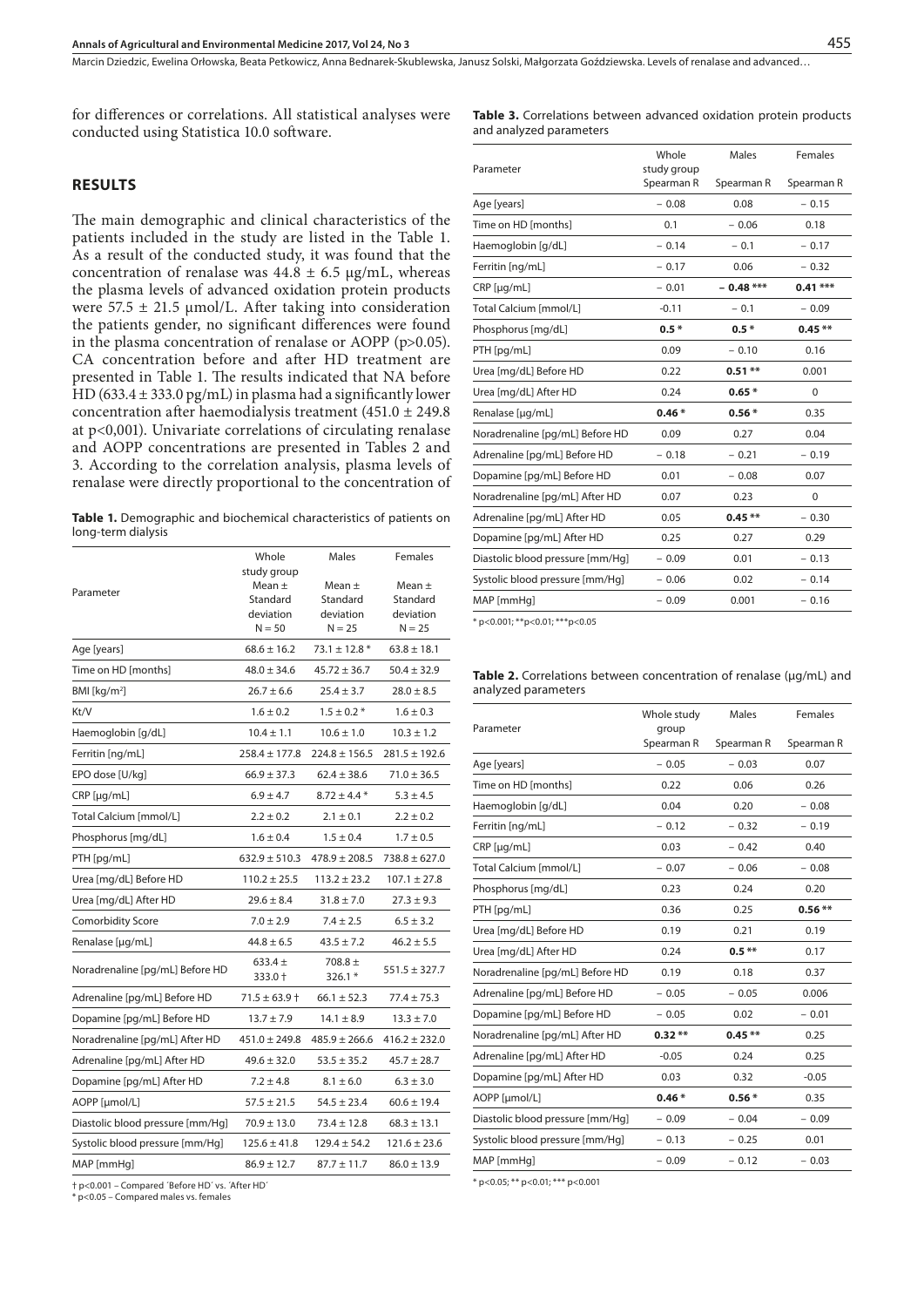NA after HD in whole investigated group of patients (R=0.32;  $P < 0.001$ ) (Fig. 1), and also in the group of men (R=0.45; P < 0,001). Furthermore, renalase levels positively correlated with AOPP in the whole study group (R=0.46; P<0.05) (Fig. 2) and in men (R=0.56; P<0.05). Moreover, a positive correlation was noted between AOPP and phosphorus levels (R=0.5;  $P<0,001$ ) in the whole study group as well as in men (R=0.5; P<0.001) and in women (R=45; P<0.05) (Tab. 3). In addition, there was no significant correlation between the levels of renalase and age, duration of dialysis therapy, diastolic blood pressure, systolic blood pressure, MAP, CRP, CA before HD, nor A, DA after HD (Tab. 2). Moreover, no correlation was found between CA and AOPP.



**Figure 1.** Correlation between levels of renalase and noradrenaline in haemodialysed patients in the whole study group. solid line – regresion line; dotted lines – 95% confidence intervals



**Figure 2.** Correlation between levels of renalase and advanced oxidation protein products (AOPP) in the whole study group. solid line – regresion line; dotted lines – 95% confidence intervals

#### **DISCUSSION**

Patients with advanced CKD undergoing HD have an increased risk of cardiovascular morbidity and mortality. Endothelial dysfunction is one of the mechanisms that exacerbate atherosclerosis and lead to CVDs. The factors induced in pathogenesis of endothelial dysfunction in haemodialysis patients are still unclear.

The accumulation of AOPP has been recognized in patients with CKD. In the presented study, in HD patients, it was noticed that the plasma concentrations of AOPP were elevated. These results were in agreement with Zadrazil et al. [16] who stated that plasma concentrations of AOPP increased with the progression of CKD and were closely related to the advanced glycation end products (AGEs). In addition, Witko-Sarsat et al. [17] provided information on AOPP, claiming that they are able to trigger the synthesis of inflammatory cytokines in neutrophil leukocytes and monocytes, and seem to act as inflammatory mediators in CKD patients. Focusing on the AOPP, it has been recognized that the HD process may lead to a generation of reactive oxygen species, impairing the antioxidant capacity of the organism [18]. However, detailed pathways for oxidative stress in HD patients are still poorly understood. Increased levels of AOPP observed in the presented study can be explained by the fact that the cumulative iron loading used for treatment of anaemia might be a resource of reactive oxygen species. Also, other consequences are coming in line with the presented finding: elevated AOPP concentration may also be affected by high levels of uraemic toxins and disturbances of the calcium-phosphate homeostasis regulation. According to the authors' best knowledge, uraemic toxins, hypothyroidism, hypersplenism and ongoing infection can reduce the erythrocyte life span, contributing to a renal anaemia. Anaemia has been shown to be significantly associated with left ventricular hypertrophy in dialysis patients [**19**] connected with an endothelial dysfunction, cardiovascular risk and the progression of renal damage.

In the presented study, it was observed that renalase expression correlated with AOPP. Thus, the obtained results may constitute an explanation for the high renalase activity reduced by the inhibition of circulating enzyme in CKD patients. No clear relations between circulating renalase and CA in plasma have been observed. Recently, much research performed on the metabolism of circulating CA has focused on renalase. This recently discovered compound, flavinadenin dinucleotide (FAD) containing hormone, is secreted by the kidneys, circulates in the blood, and may play a key role in the metabolism of CA [20,21,22]. However, the role of renalase as a catalyzer of aminochromes production remains unconfirmed.

The current study shows elevated levels of renalase and CA in HD patients. In addition, no significant correlations between CA and renalase were observed. These findings are in agreement with the studies by Zbroch and Malyszko [23] who did not observe any correlation between DA, NA and renalase levels. The elevated concentrations of CA in end-stage renal disease (ESRD) patients are the results not only of the inhibition of nitric oxide (NO), followed by an increased angiotensin II level and a rise in sympathetic afferent outflow from the diseased kidney, but also from a reduced CA clearance [24]. Also, the abnormalities in the renalase pathway are discussed in the case of these patients [25, 26]. Nevertheless, it should be emphasized that renalase is secreted not only by the kidney, but also by cardiomyocytes, liver, adipose tissue, skeletal muscles, endothelium, and by the Central Nervous System [27]. Previously, Gu et al. [28] reported an increased renalase concentration in HD patients. They hypothesized that in this condition a more activated renalase was synthesized to cope with the increased NA levels. Recently, renalase was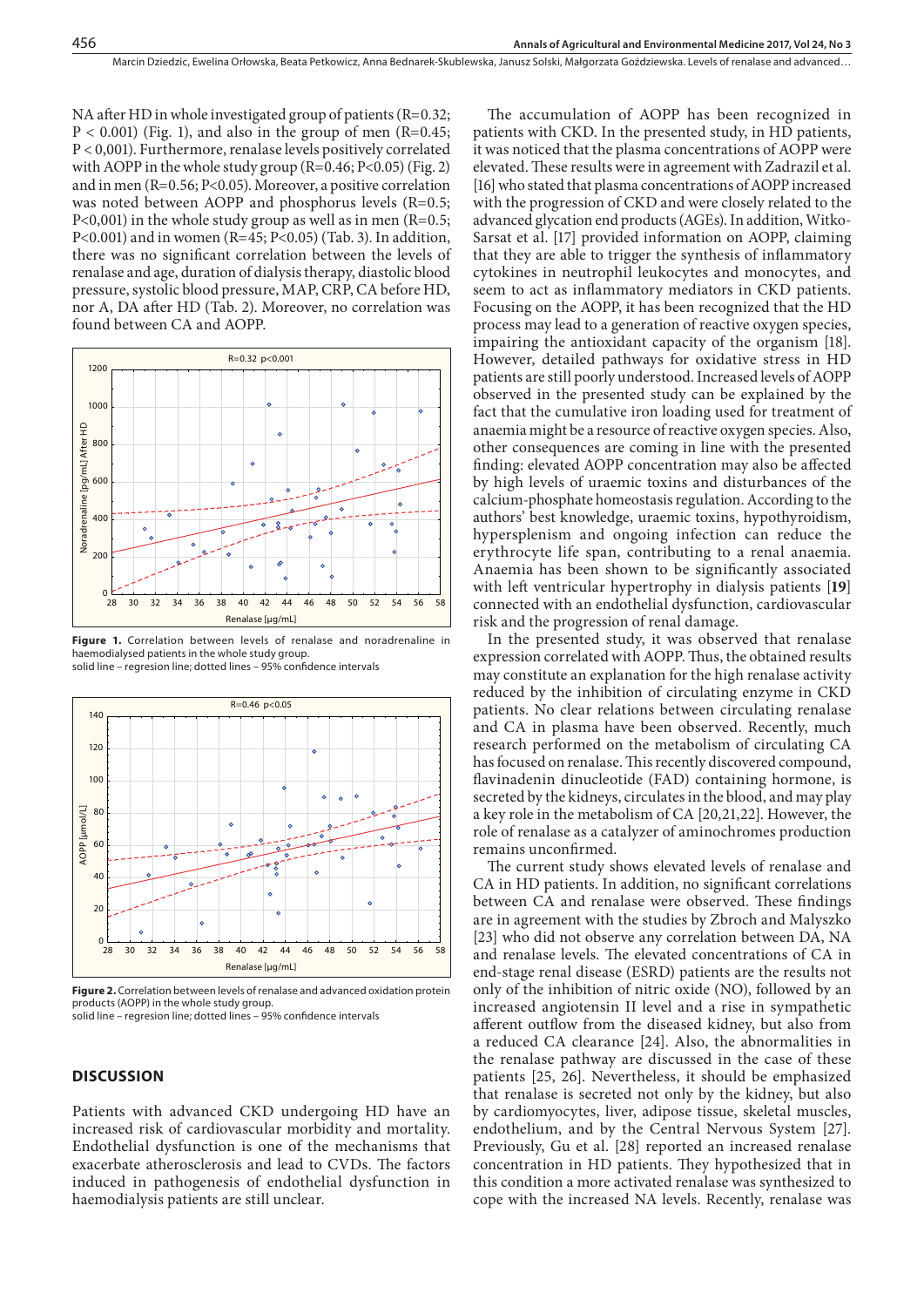suggested to preferentially metabolize the circulating A, and its capacity to decrease blood pressure is directly correlated to this particular enzymatic activity [29, 30]. However, to metabolize A, renalase uses a mechanism that is different from that exhibited by the monoamine oxidase (MAO). Indeed, unlike MAOs, renalase uses nicotinamide adenine dinucleotide (NADH) as a cofactor and reacts with oxygen to generate superoxide anion [31, 32]. This reaction scheme is similar to that of flavoprotein monooxygenases, a diverse class of enzymes that can catalyze a wide variety of oxidation reactions, including amine oxidation. Małyszko et al. [33], reported that renalase is secreted by the kidneys, and to a much lesser extent it is also removed by dialysis. The same authors claimed that is no clear relationship between renalase and blood pressure, at least in patients with CKD, and could not confirm that renalase was a monoamine oxidase, or even an oxidase at all [34]. In contrast to the study by Beaupre et al. [35], who reported that renalase does not consume catecholamines, renalase is not kinetically regulated by CA and renalase is not isolated in an inhibited form and cannot be activated by blood plasma or CA. In addition, Beaupre et al. [35] suggested that blood has very little active renalase. This observation is consistent with its newly-identified activity and suggest that renalase has an exclusively intracellular/ metabolic role. Other authors [36] have also raised serious doubts regarding the putative catecholamine-degrading activity of renalase, suggesting that although renalase may have an important physiological role in the context of hypertension and cardiorenal disease, it appears unlikely to be mediating the degradation of catecholamines. Wang et al. [37] showed that renalase promoted cell survival and protected against renal ischaemia reperfusion injury in mice through the activation of intracellular signalling cascades, independent of its ability to degrade catecholamines. More recently, Moran et al. [38] found that, in fact, renalase does bind to , and performs no catalyic transformation of A [39]. Quelhas-Santos et al. [40] reported that renalase degrades catecholamines catalyzing the formation of aminochromes.

The discrepancy among studies may be related to the methods of determination. The different results in blood levels based on western blots and ELISA need further exploration and raise concerns about the interpretation of renalase levels in patients with kidney disease. The most relevant issue is that the two antibodies used in the commercial sandwich ELISA kit (Uscn Life) have not been fully validated. The identity of the antibodies and the epitopes they recognize, and information on how they behave in native western blots is not available. For example, they may recognize epitopes undetected by the original studies with polyclonal antibodies [41, 42, 43]. Alternatively, increased renalase levels by ELISA in advanced CKD could be due to accumulated renalase breakdown products, or to cross-reaction with an unrelated epitope. The polyclonal antibody predominantly detects the dimeric form of renalase (**~**75 kDa), with an estimated concentration of 4 μg/mL, while the monoclonal preferentially binds to higher molecular weight species. It is possible that lower GFR could favor the formation and accumulation of higher molecular weight multimers. It is interesting that western blot and ELISA give virtually identical results in subjects with normal renal function. Finally, it is possible that the measurement of plasma renalase activity may be the answer to this issue, as it would provide important insights into the function of renalase in health and disease [43, 44]. Therefore, recombinant renalase exerts powerful and rapid hypotensive effects on rats through including catecholamines degradation. Yin et al. [45] confirmed the beneficial effects of renalase supplementation on functional and histological alterations of kidney and heart, and investigated the underlying mechanism in a rat model with progressive renal injury. Furthermore, the authors [45] have demonstrated that the systematic delivery of renalase, a kidney-derived protein, attenuated both renal and cardiac fibrosis, improved renal function and prevented cardiac remodeling six weeks after renal ablation through its anti-inflammatory and anti-oxidant effects, inhibition of extracellular signal-regulated kinase (ERK) pathway, which indicate that renalase may play a crucial role in the interaction between kidney and heart. Taken together, these findings indicated renalase supplementation might protect renal injury through inhibiting inflammation activation and oxidative stress in remnant kidney. Taking all these new data into consideration, it seems intriguing that these studies yielded contradictory results. The nature of this interaction needs to be evaluated by further experimental and longitudinal clinical studies to clarify whether there really exists a cause-effect relationship.

#### **CONCLUSIONS**

The results of the presented study demonstrate the correlation between levels of renalase and advanced oxidation protein products in haemodialysis patients. Indeed, the elevated levels of renalase and AOPP in HD may be due to the presence of uraemic toxins. The concentration of urea affects the plasma concentrations of AOPP and renalase, causing a direct relationship between renalase and AOPP. Of note, lowering plasma AOPP concentration may represent therapeutic target for prevention of cardiovascular events in progressive renal damage. Moreover, there is no clear relationship between renalase and circulating catecholamines in HD patients. Regardless of the mechanism underlying their association, it seems important to study the interaction between CA and renalase levels with respect to the high mortality and cardiovascular morbidity rates for patients with ESRD. Prospective studies are needed to better elucidate the role of renalase and AOPP with regard to catecholamines in haemodialysis patients.

#### **REFERENCES**

- 1. Axelord J, Weinshilboum R. Catecholamines. New Engl J Med. 1972; 2: 237–287.
- 2. Sarkar C, Chakroborty D, Basu S. Neurotransmitters as regulators of tumor angiogensis and immunity: the role of catecholamines. J Neuroimmune Pharmacol 2012; 10: 11481–11512.
- 3. Xu J, Li G, Wang P, Velazquez H, Yao X, Li Y, et al. Renalase is a novel, soluble monoamine oxidase that regulates cardiac function and blood pressure. J Clin Invest. 2005; 115(5): 1275–1280.
- 4. Moran GR. The catalytic function of renalase: A decade of phantoms. Biochim Biophys Acta. 2016; 1864(1): 177–86.
- 5. Desir GV. Regulation of blood pressure and cardiovascular function by renalase. Kidney Int. 2009; 76(4): 366–70.
- 6. Wu Y, Xu J, Velazquez H, et al. Renalase deficiency aggravates ischemic myocardial damage. Kidney Int. 2011; 79(8): 853–60.
- 7. Quelhas-Santos J, Pestana M. Plasma Renalase in Chronic Kidney Disease: Differences and Similarities between Humans and Rats Current Hypertension Reviews. 2014; 10: 166–170.